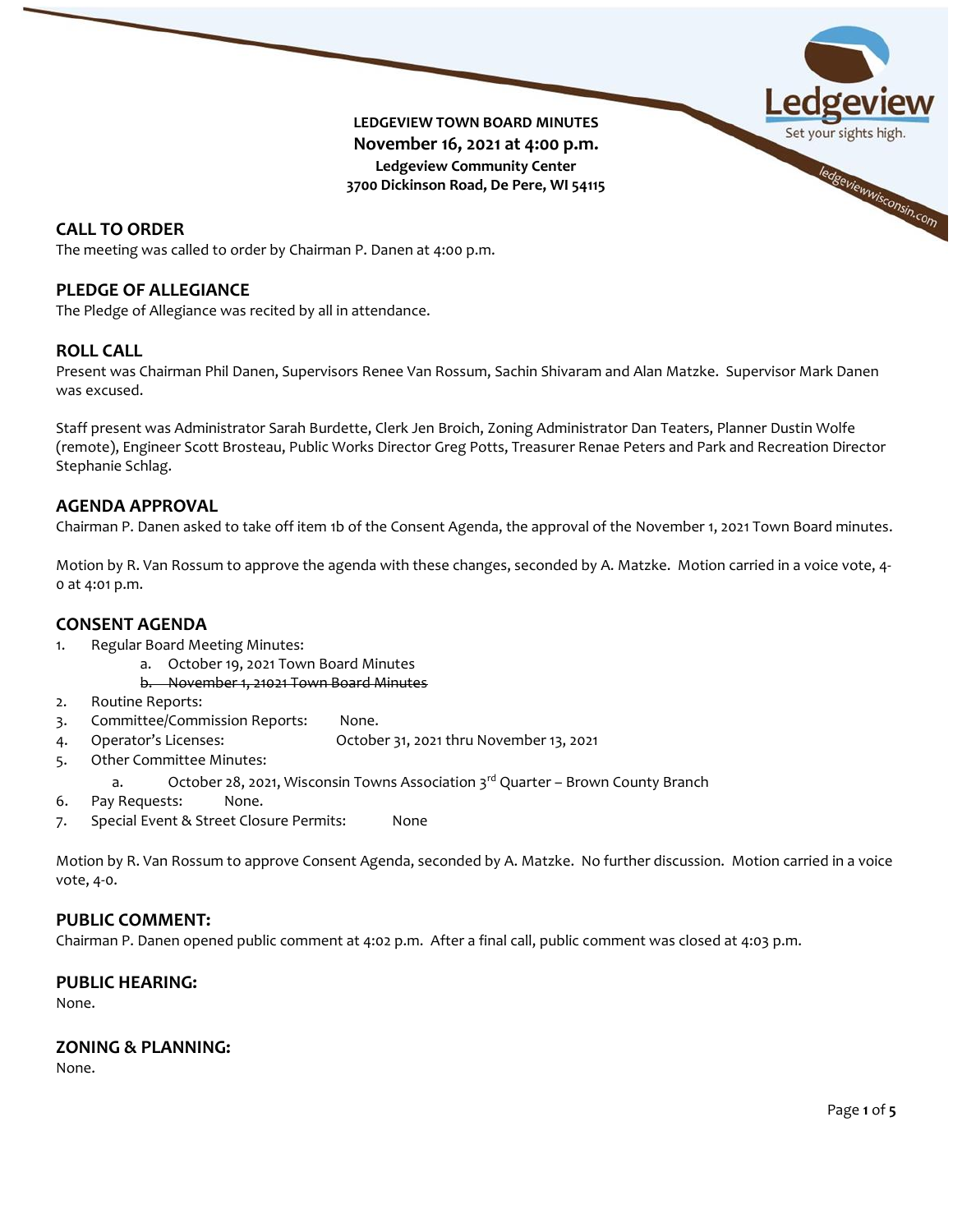### **OLD BUSINESS:**

1. Continued discussion on the request for approval on a Building, Site, and Operations Plan request by Todd Hietpas, Performa Inc. on behalf of Mike Walters (owner) to construct a brewery and taproom at parcel D-375-5, located on the NW corner of CTH GV/ Monroe Road and Kaftan Road.

> Staff presented an updated revised plan as requested by the Board that shows larger panels on the east elevation as well as additional artwork, some windows, sculptures and additional landscape screening.

Todd Hietpas with Performa, Inc. spoke on behalf of the owners stating that they weren't really enamored with these revised adjustments that were made in the plan, both aesthetically and cost-wise. Discussion continued between the Board and planner with regards to other possible options.

Motion made by Chairman P. Danen to table for further discussion. Motion seconded by S. Shivaram. Motion carried unanimously 4-0.

### **NEW BUSINESS:**

1. Request Approval of Amendment #1 to Agreement Relating to Site Improvements for Crossing at Dollar Creek  $2^{nd}$ Addition Subdivision, Seville Properties, LLC and the Town of Ledgeview, Brown County, Wisconsin ("Development Agreement")

> Staff presented the background stating that the final expenses have been calculated for this project and are stated in this final amendment. The Developer has made payments according to the terms of the initial Developers Agreement and as such payments have been subtracted from the total amount due. The outstanding amount owed by the Developer is \$28,755.02. On November 8, 2021, Seville Properties LLC paid the outstanding amount and has agreed to and signed off on this final Developers Agreement. Please note that, per Town policy, when the Developer has satisfied their financial obligations to the Town, a final developer's agreement is to be drafted for both parties' approval.

Motion made by R. Van Rossum to approve Amendment #1 to Agreement Relating to Site Improvements for Crossing at Dollar Creek 2<sup>nd</sup> Addition. Motion seconded by A. Matzke. No further discussion. Motion carried unanimously in a voice vote, 4-0.

# **COMMUNICATIONS:**

None.

#### **ORDINANCES:**

- 1. Second Reading
	- a. Ordinance 2021-21 Repeal and Recreate Section 1-19, Chapter 1, General Provisions Article II, Fees and Penalties

Motion made by Chairman P. Danen to move to a third and final reading.

2. Act and approve on Ordinance 2021-20 to Amend Chapter 83 - Solid Waste Article 1 - Recycling to Create Section 83-XX Recycling Compliance Assurance Plan.

Motion made by A. Matzke to approve, seconded by R. Van Rossum. Motion carried unanimously in a voice vote, 4-0.

#### **REPORTS:**

**Administrator:**

• Written report as submitted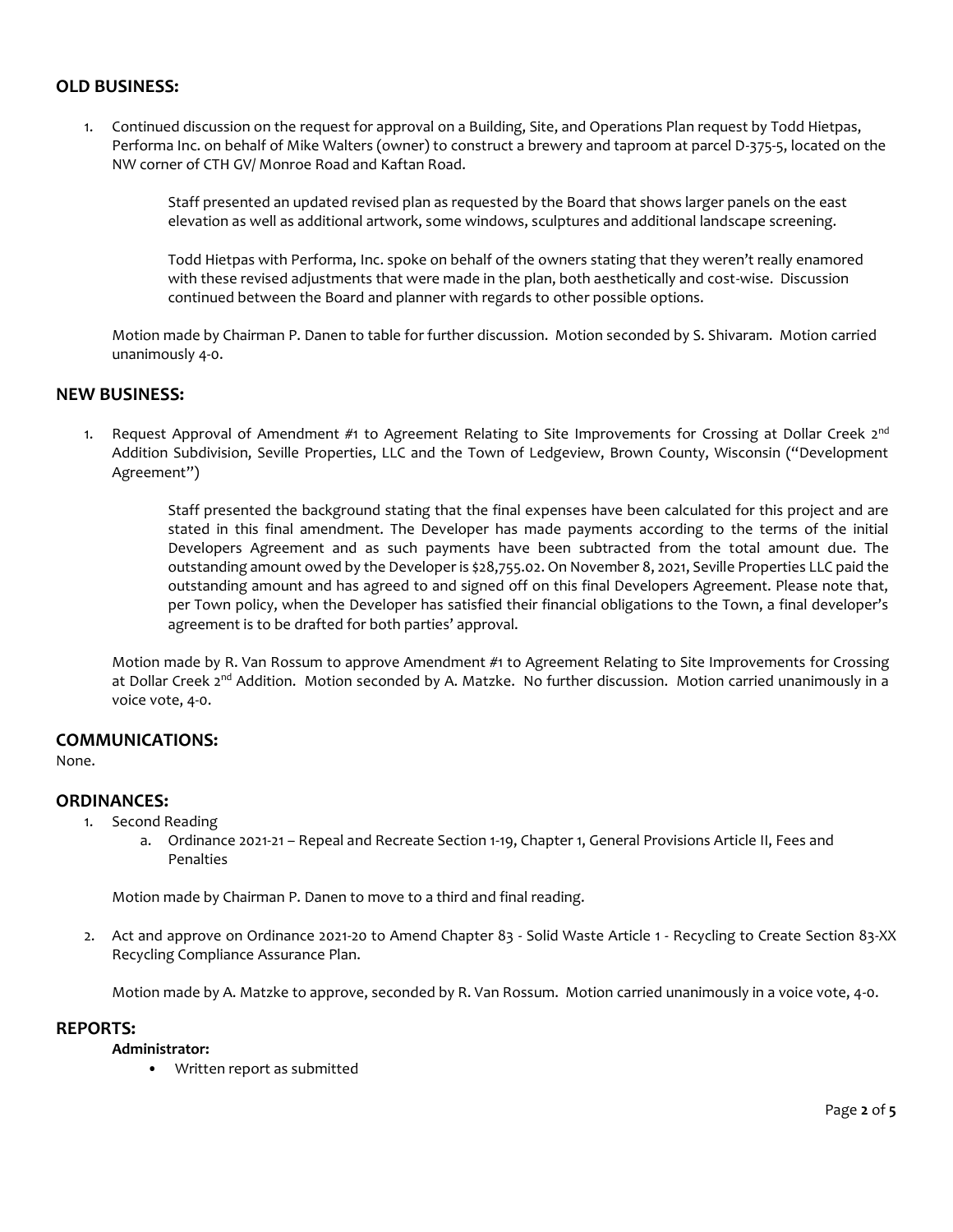**Clerk:**

- None
- **Zoning and Planning**:
	- Written report as submitted

### **Developer:**

**•** None

**Fire Chief:**

**•** None

**Treasurer:**

• Written report as submitted

# **Park & Recreation:**

• Written report as submitted

### **Public Works:**

- Crew will be starting to put together brine for the tank
- Spoke with our plowing company and they have agreed to continue plowing for the Town for the next ten-plus years
- Written report as submitted

**Engineer:**

• Will be starting bio-retention ponds on Beau Rivage Court

# **APPROVAL OF THE VOUCHERS:**

Motion made by A. Matzke, seconded by R. Van Rossum. No further discussion. Motion carried, 4-0.

# **CLOSED SESSION:**

**Motion made by** Chairman P. Danen **to table item #1 in Closed Session**, pending the Town hearing back from the developer and owner with an updated site plan. Motion to table item #1 seconded by S. Shivaram. Motion carried in a voice vote 4-0 at 4:22 p.m.

- **Motion made by** Chairman P. Danen **to go into closed session** to discuss item #2. Motion seconded by R. Van Rossum. Roll call vote. Motion carried unanimously.
- 1. The Town Board may convene into closed session pursuant to WI State Statute 19.85 (1)(e) Deliberating or negotiating the purchasing of public properties, the investing of public funds, or conducting other specified public business, whenever competitive or bargaining reasons require a closed session for the purpose of reviewing Cocoon Brewing Tax Increment District Financing Application.
- 2. The Town Board may convene into closed session pursuant to WI State Statute  $19.85(1)(c)$  considering employment, promotion, compensation, or performance evaluation data of any public employee over which the governmental body has jurisdiction or exercises authority. The purpose is to review and discuss related priorities that are contained in the Fire Department and Emergency Services Review & Needs Analysis.

The Town Board may then reconvene into open session to take action on items discussed in closed session.

**Motion made by** Chairman P. Danen **to go out of closed session**. Motion seconded by A. Matzke. Roll call vote. Motion carried unanimously at 5:57 p.m.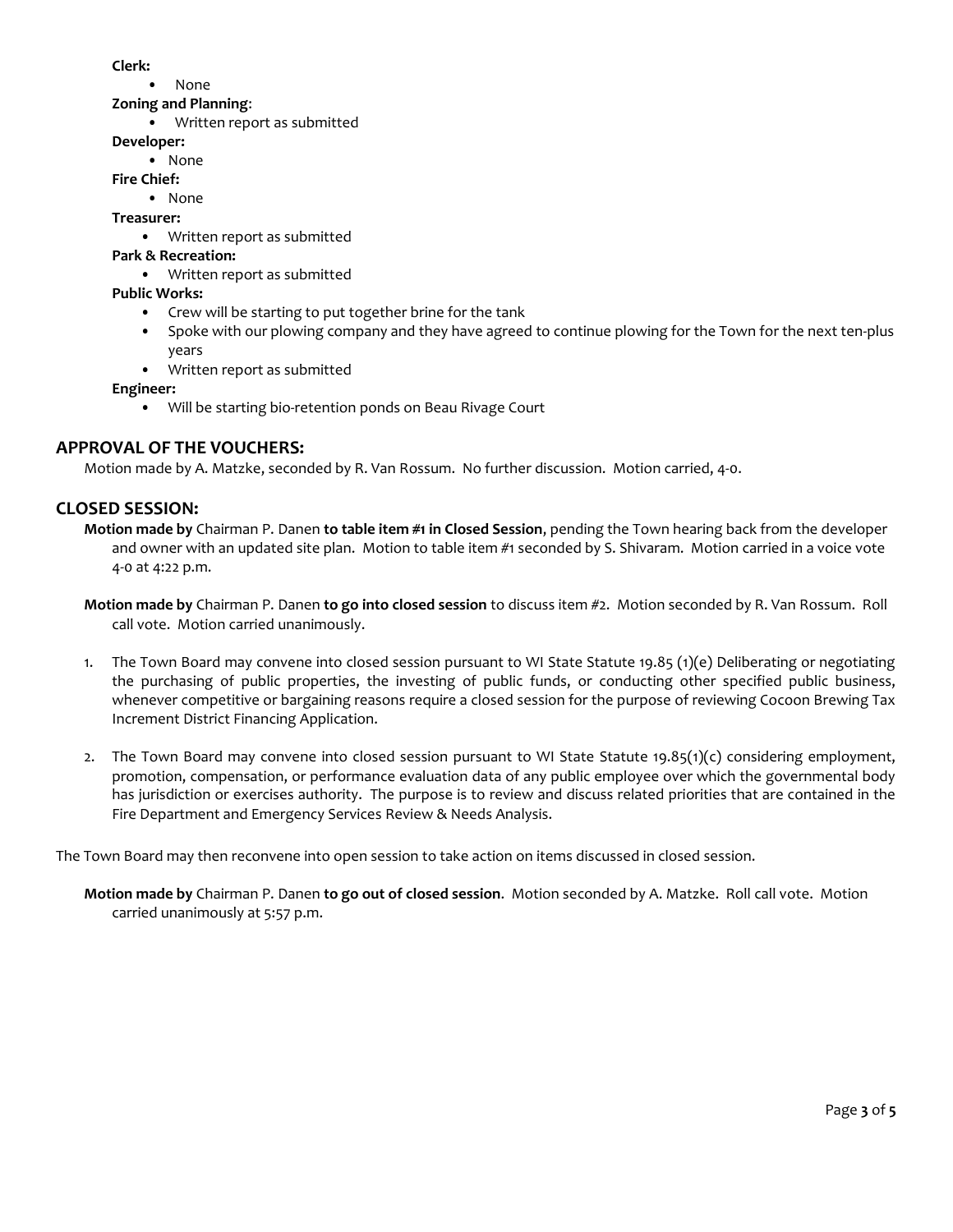

# **PUBLIC HEARING**

### **ON THE PROPOSED 2022 BUDGET OF THE TOWN OF LEDGEVIEW**.

#### **Call to Order**

The Budget Public Hearing was called to order by Chairman P. Danen at 6:00 p.m.

- 1. Explanation of Proposed 2022 Budget.
- 2. Open Public Hearing (please state your name and address for the record). Chairman P. Danen opened the public hearing. Called out three times asking if anyone in the audience wanted to speak in regards to the proposed budget. No one was heard.
- 3. Close Budget Public Hearing. Chairman P. Danen closed public hearing at 6:01 p.m.

# **SPECIAL MEETING OF THE ELECTORS**

# **IMMEDIATELY FOLLOWING THE COMPLETION OF THE PUBLIC HEARING ON THE PROPOSED 2022 BUDGET WHICH BEGINS AT 6:00 PM.**

#### **CALL TO ORDER**

The Special Meeting of the Electors was opened and called to order by Chairman P. Danen at 6:01 p.m.

1. **Discuss and act** on the 2021 tax levy to be paid in 2022 pursuant to Sec. 60.10(1)(a) of Wis. Stats.

Chairman P. Danen read aloud the summary for Resolution R-2021-14 for the 2021 Tax Levy, for members of the audience.

Motion made by Chairman P. Danen asked if there was a motion from any audience member who resides in the Town, to approve Resolution R-2021-14 for the 2021 Tax Levy. Motion was made by Dan Kerkoff (resides at 3848 Dickinson Road). Motion seconded by R. Van Rossum (resides at 845 Lone Oak Road). No further discussion.

Motion brought to a vote. Chairman P. Danen counted hands:

 $8 = \text{in}$  favor 0 = against

Motion passes.

Chairman P. Danen made a motion to adjourn the Special Meeting of the Electors. Motion seconded by R. Van Rossum. Motion carried in a unanimous voice vote, 4-0 at 6:04 p.m.

# **RECONVENE REGULAR TOWN BOARD MEETING IMMEDIATELY FOLLOWING THE COMPLETION OF THE SPECIAL MEETING OF LEDGEVIEW ELECTORS**

1. **Discuss and act** on Resolution Adopting the 2022 Annual Budget and Establishing the 2021 Property Tax Levy for the Town of Ledgeview.